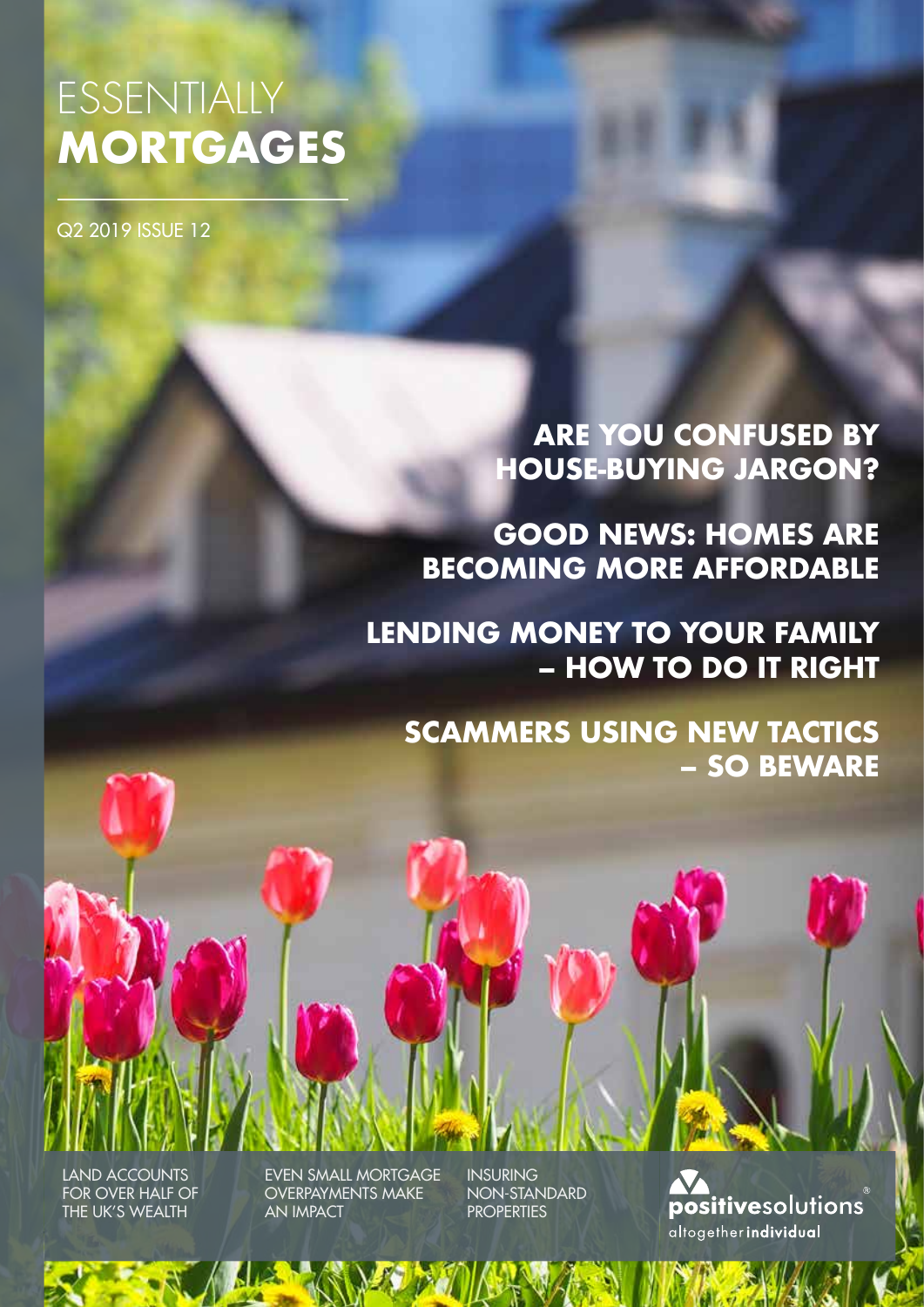### IN THIS ISSUE

| <b>LENDING MONEY TO YOUR FAMILY - HOW TO DO IT RIGHT</b><br>2<br><b>GOOD NEWS: HOMES ARE BECOMING MORE AFFORDABLE</b><br>3<br>EVEN SMALL MORTGAGE OVERPAYMENTS MAKE AN IMPACT<br>$\boldsymbol{\varLambda}$<br><b>INSURING NON-STANDARD PROPERTIES</b><br>4<br>MILLIONS RETIRE UNEXPECTEDLY EARLY – MAKE SURE YOU HAVE PLANS IN PLACE<br>5<br>ARE YOU CONFUSED BY HOUSE-BUYING JARGON?<br>6<br>CONCERN FOR CARERS WITHOUT PROTECTION POLICIES<br>6<br>LAND ACCOUNTS FOR OVER HALF OF THE UK'S WEALTH<br>7<br>SCAMMERS USING NEW TACTICS - SO BEWARE<br>8<br>SUBSIDENCE CLAIMS CONTINUE TO REACH NEW LEVELS<br>8 |  |
|----------------------------------------------------------------------------------------------------------------------------------------------------------------------------------------------------------------------------------------------------------------------------------------------------------------------------------------------------------------------------------------------------------------------------------------------------------------------------------------------------------------------------------------------------------------------------------------------------------------|--|
|                                                                                                                                                                                                                                                                                                                                                                                                                                                                                                                                                                                                                |  |
|                                                                                                                                                                                                                                                                                                                                                                                                                                                                                                                                                                                                                |  |
|                                                                                                                                                                                                                                                                                                                                                                                                                                                                                                                                                                                                                |  |
|                                                                                                                                                                                                                                                                                                                                                                                                                                                                                                                                                                                                                |  |
|                                                                                                                                                                                                                                                                                                                                                                                                                                                                                                                                                                                                                |  |
|                                                                                                                                                                                                                                                                                                                                                                                                                                                                                                                                                                                                                |  |
|                                                                                                                                                                                                                                                                                                                                                                                                                                                                                                                                                                                                                |  |
|                                                                                                                                                                                                                                                                                                                                                                                                                                                                                                                                                                                                                |  |
|                                                                                                                                                                                                                                                                                                                                                                                                                                                                                                                                                                                                                |  |
|                                                                                                                                                                                                                                                                                                                                                                                                                                                                                                                                                                                                                |  |



# LENDING MONEY TO YOUR FAMILY – HOW TO DO IT RIGHT

Rising property prices relative to incomes have made it increasingly hard for young adults to raise a deposit for their first home. Unsurprisingly, research shows that the Bank of Mum and Dad continues to be a major lender, supporting more people than ever. It's estimated<sup>1</sup> that 27% of all buyers in 2018 received help from friends or family, up from 25% in 2017.

#### **Offering a helping hand**

If you decide you want to help a family member afford a major purchase such as a home, you need to go about it in the right way. It's important to ensure that you aren't prejudicing your own financial security by giving or lending the money. Putting your interests first isn't selfish, it's common sense.

You will need to decide whether the money will be a loan or a gift, and you may need to consider getting advice on the tax consequences. Giving money away can have Inheritance Tax implications; a lump sum would be a potentially exempt transfer, as long as you survived seven years after making the gift. If you charge interest on a loan you make, the interest is liable for income tax.

If you lend the money, it's important to put the details in writing, so there can be no disagreement regarding the terms at a later date. It also makes sense to draw up a schedule of repayments, or stipulate a trigger event, which could be when the property is sold.

#### **Mortgage and pension options**

Some parents become guarantors for their child's mortgage, either by depositing cash or using their own home as security, or they can enter into a joint mortgage with their child. Others choose to gift part of their pension tax-free lump sum on retirement.

With property prices in many areas of the country having risen substantially over the last few years, many older home owners are choosing to release some of the equity they have built up in their property. The cash raised through equity release can be used by parents to give their children an early inheritance and help with the

purchase of their own home. Interest on the sum raised is often allowed to accumulate, which may significantly reduce the amount inherited later.

If you're considering providing financial help to family members, it's a good idea to seek financial advice, so that the financial needs of all the parties involved are fully considered in finding the right solution.

1Legal & General, 2018

**IF YOU DECIDE YOU WANT TO HELP A FAMILY MEMBER AFFORD A MAJOR PURCHASE SUCH AS A HOME, YOU NEED TO GO ABOUT IT IN THE RIGHT WAY.**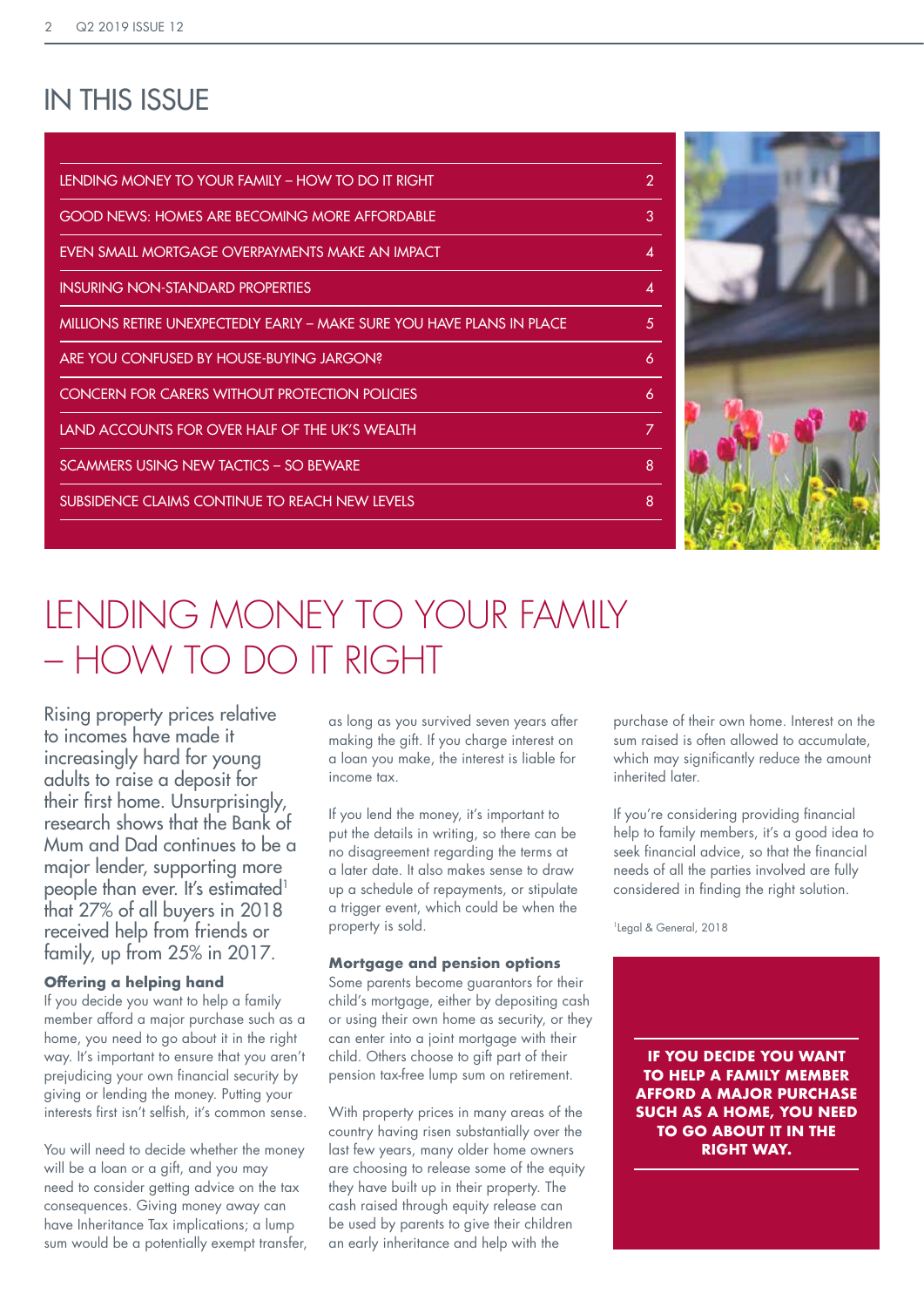## GOOD NEWS: HOMES ARE BECOMING MORE AFFORDABLE

It's good to be able to report positive news from the housing market. The affordability of housing in Britain is improving at its fastest rate since 2011, according to recent analysis<sup>2</sup>.

**X** February found. This is just 0.2% The average asking price for a home in the UK is now £300,715, the Rightmove house price index for higher than last year's average, while wages grew by 3.4% over the same period, outstripping asking prices at the fastest rate since 2011.

**Mortgage rates have fallen**

So, although prices have rocketed by 29% in the last 10 years, monthly mortgage payments are substantially cheaper, as mortgage rates have fallen sharply since 2008, moving down from an average of 5.37% to 1.68%. Today, an average borrower will be spending around £104 a month less on their repayments.

Over the last decade, the average homeowner will typically have seen their monthly repayment drop from 43% of their income in 2008 to 31% in 2018. However, back in 1997, the average home in England and Wales cost 3.5 times the average salary according to figures from the Office for National Statistics;

by 2017, the house price to annual income ratio had risen to 7.8.

#### **Sellers lowering prices**

コ. ゴッズ

The Rightmove data shows that new sellers in the North are able to ask more for their property than they would have achieved a year ago. By contrast, sellers in the South have been dropping their prices in recent months as they become more realistic about the value of their homes in a slower market beset by Brexit uncertainties.

<sup>2</sup>Rightmove, Feb 2019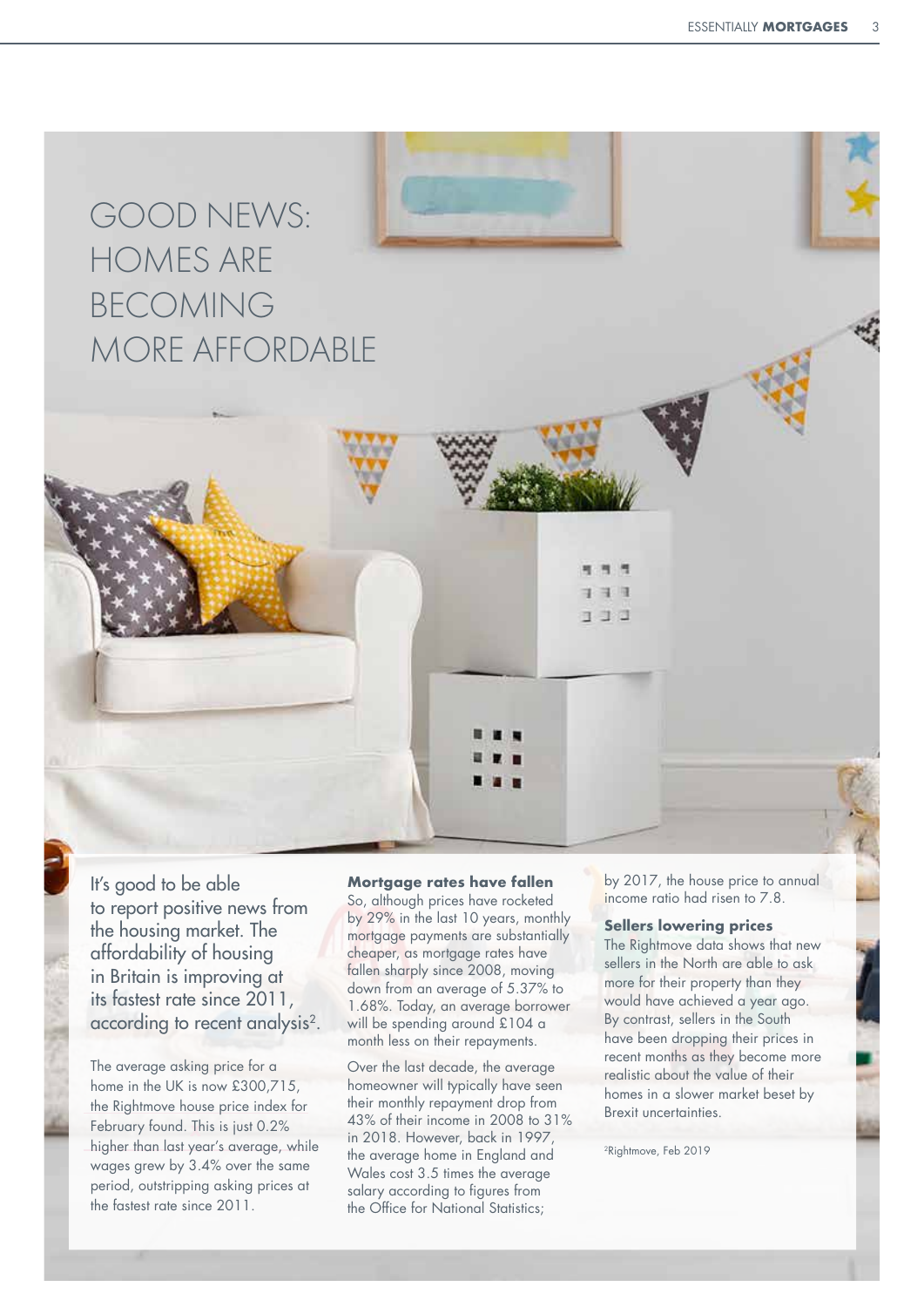

## EVEN SMALL MORTGAGE OVERPAYMENTS MAKE AN IMPACT

When you take out a mortgage, your lender calculates how much your monthly repayments need to be to ensure your mortgage is paid off at the end of the term. This is based on the interest rate, the number of years you are borrowing for, and the total amount you have borrowed.

#### **The advantages**

Making mortgage overpayments simply means that you pay more than the amount set by your lender. As the amount you overpay goes towards repaying the mortgage itself, not on any interest you owe, overpayments help you pay off your mortgage sooner, and can thereby reduce the amount of interest you pay over the course of your loan.

Research from Santander shows that if a borrower took out a £200,000 mortgage over a 25-year term, they could save £1,146 in interest (based on current rates) by making a monthly £10 overpayment, becoming mortgage-free four months earlier.

Those who can make a £100 overpayment each month on a £200,000 mortgage could save £9,948 in interest and reduce their mortgage term by three years in the process.

Those with a £500,000 mortgage making the same £100 overpayment could save over £10,000 in interest and become mortgage-free one year and five months earlier. The combination of paying off capital and consequent reduction in interest results in the time reduction, rather than the interest saving alone.

#### **Rules may apply**

You will need to check if your mortgage plan allows you to make overpayments. Some mortgages restrict the amount you can overpay to a percentage of the amount owed. If you're paying your lender's standard variable rate (SVR) you can usually overpay as much as you want. However, SVRs can be expensive, so you may want to consider remortgaging to a better rate instead.

### INSURING NON-STANDARD **PROPERTIES**

One of the major attractions of the UK property market is the wide choice it offers – cosy thatched cottages, grand manor houses made from ancient materials such as wattle and daub, modern prefabricated timber-frame homes and even picturesque houseboats.

When it comes to buildings insurance, if your property is constructed largely from materials such as timber, concrete or straw rather than the more traditional bricks, tiles or slate, then some insurers consider it as 'non-standard'.

#### **How premiums are calculated**

With buildings insurance, part of your premium is based on what it would cost to rebuild your home from scratch if it were to be destroyed by perils like fire or flood. The cost of rebuilding a property in less widely used, specialised materials will be higher than for a property of standard construction.

This doesn't mean that you can't get insurance for a non-standard property, rather that you'll need to find a more specialised insurer who has the knowledge and expertise to provide the cover you need. We can help you find the policy that's right for you.

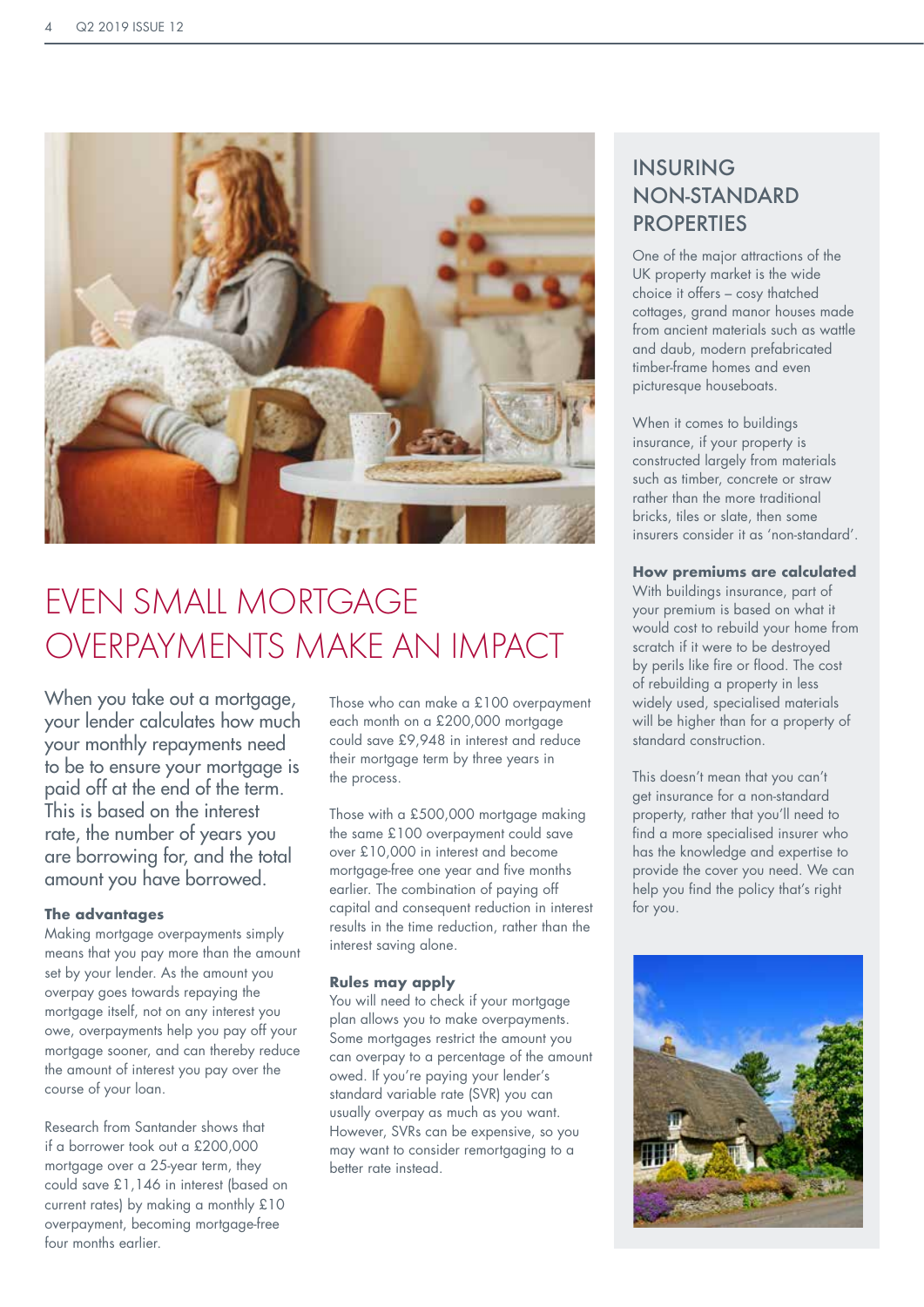## MILLIONS RETIRE UNEXPECTEDLY EARLY — MAKE SURE YOU HAVE PLANS IN PLACE

Whilst many people look forward to the time when they can retire, for some people this decision is thrust upon them by circumstances outside their control. Recent research<sup>3</sup> has shown that around 3.6 million people aged over 65 found themselves retiring earlier than they had planned because of an unexpected change in their lives. This is despite record numbers of those aged over 50, remaining in work.

In 25% of cases, retirement came as a result of illness, whilst redundancy was responsible for 21% leaving the workplace. Caring was mentioned too, with 10% of people giving up work because of the demands of caring for someone else. Roughly twice as many women (13%) found themselves having to retire early to care for family members compared to men (6%).

#### **Putting plans in place**

Sadly, ill-health, redundancy or the need to care for others can become a reality at any time and becomes more likely with age. So, although many people may well plan to work on past their state pension age, they may find that events overtake them.

This research underlines the need to put plans in place well ahead of retirement, to cover a range of possible scenarios. The survey data shows that only 26% of those who retired early did so because they had enough pension or savings to provide for their needs in retirement.

Taking holistic financial advice as early as possible will ensure that you don't leave your pension planning too late and that you have the right protection plans in place to help you cope with unexpected events.

3Just Group, 2019

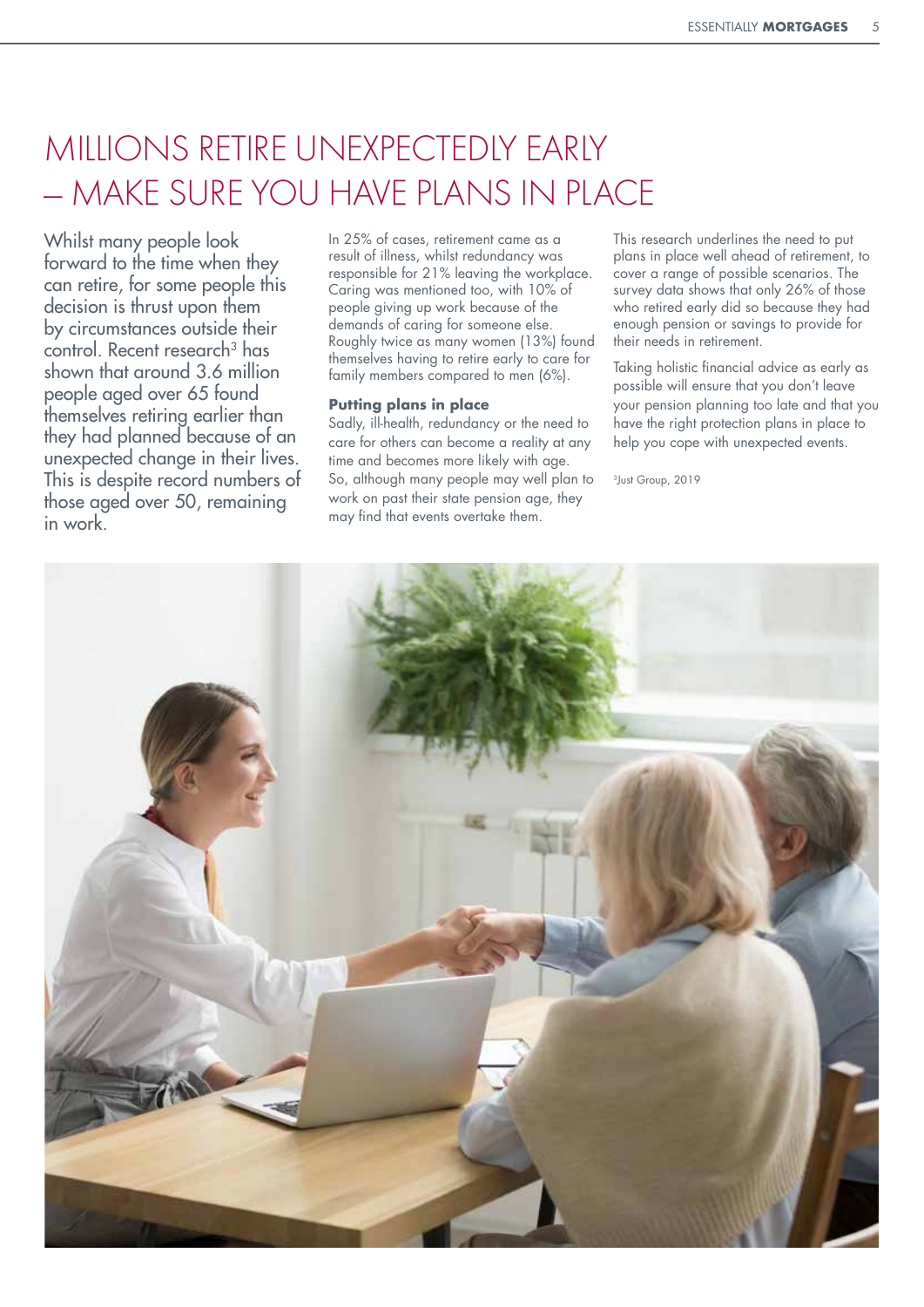# ARE YOU CONFUSED BY HOUSE-BUYING **JARGON?**

When it comes to buying or selling your home, there are a number of terms you'll hear used which may be new to you. Here are a few you might encounter – you'll be pleased to know that we will be happy to explain any others as you encounter them.

#### **Arrangement fee**

This is the fee you will be charged for the arrangement of your mortgage loan. It's one of several expenses you'll need to budget for when you buy property.

#### **Bridging loan**

This is a short-term loan that enables you to make your move by providing a 'bridge'. So, if you needed to complete on your purchase, but your sale will complete a little later, then you might need to take out this type of loan to complete your move.



#### **Chain**

A commonly-encountered situation where your move depends on others moving to complete the transaction. Chains can break down if one party decides not to proceed with their sale or purchase. A first-time buyer is often the start of a chain (buying but not selling), others in the chain will be buying and selling, so there's more chance for hold-ups or problems to occur.

#### **Conveyancing**

This is the legal process of transferring the ownership of the property from the seller to the buyer. You will need to instruct a solicitor or a licensed conveyancer to do this on your behalf.

#### **Equity**

This is the difference between the amount you owe by way of mortgage, and the current value of the property.

#### **Exchange of contracts**

This is the point in the process of buying and selling a home when both parties become legally bound to complete the deal to a specific timescale (and neither side can change their minds without incurring financial penalties). In order for this to happen, signed contracts are exchanged between the buyer's and seller's solicitors or conveyancers.

#### **Structural survey**

This is a report on the physical condition of a property. The surveyor will look at all the accessible parts of the property and report on any defects or issues they find. This can be a really useful exercise, as if there are faults that will need to be rectified, and you still want to proceed with your purchase, you can use the survey to try to negotiate a lower price.

#### **Vendor**

This is an alternative term for the seller of a property.

### CONCERN FOR CARERS WITHOUT PROTECTION POLICIES

The majority of care provided doesn't come from the NHS or care homes, it comes in the form of unpaid assistance from relatives, friends and neighbours. Around seven million people act as carers for other people4, and the services they provide are estimated to be worth £132 billion a year and can come at the cost of a carer's emotional and physical health. In a recent survey, 61% of carers said they suffered physical ill-health as a result of the help they provide to others.

#### **Carers have little protection**

Research<sup>5</sup> shows that more than seven out of 10 of those who care for family members, or other people, do not have any protection policies in place. This could mean that those they look after might not receive the care they need if they were to fall ill themselves. Only about three in 10 of those who look after others have life insurance (28%), while just 12% – approximately 1.2 million – have critical illness cover.

If you need advice on choosing the right protection policy for your needs, do get in touch.

4Carors Trust 5Scottish Widows, 2018

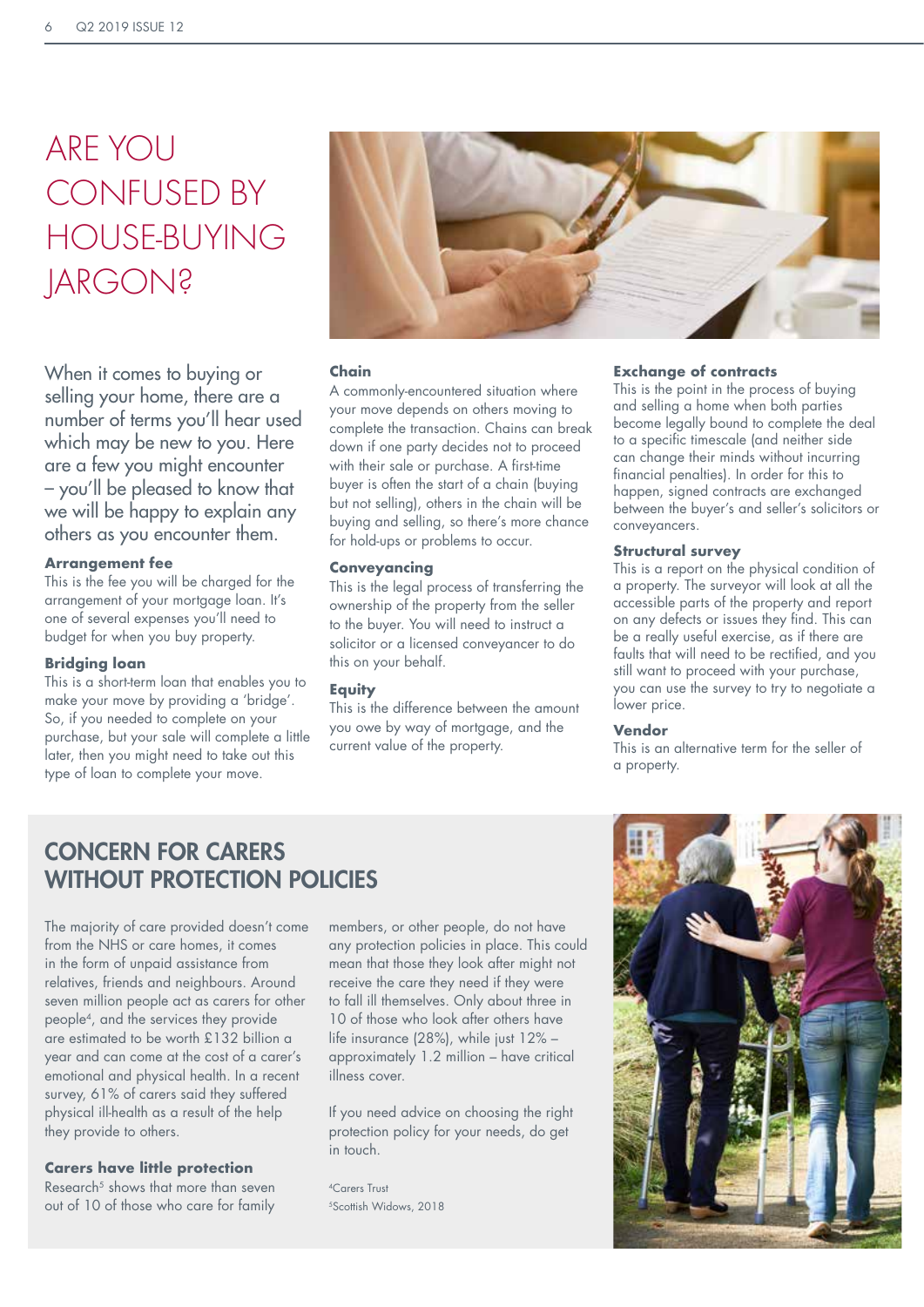## LAND ACCOUNTS FOR OVER HALF OF THE UK'S WEALTH

Many of us might think that one of the UK's major economic challenges stretching back over the last few decades has been the continuing rise in house prices. Whilst it's true that prices have increased nearly tenfold since 1979, the problem it seems lies with the cost of the land they occupy.

Research from the Office for National Statistics (ONS)<sup>6</sup> has shown that the majority of the UK's wealth is tied up not in property, but in the land that it stands on.

**THE UK NOW HAS THE HIGHEST PROPORTION OF WEALTH TIED UP IN LAND OF ANY G7 COUNTRY**

With the UK's net assets valued at £10.2trn, land now represent 51% of the UK's total net worth. At just over £5tn it is worth more than all the homes, commercial property, machinery and equipment and all the other nonfinancial assets combined.

This means that the UK now has the highest proportion of wealth tied up in land of any G7 country, 12% more than the G7 average of 39%, and 9% more than France and nearly double the German figure of 26%.

6ONS, Aug 2018